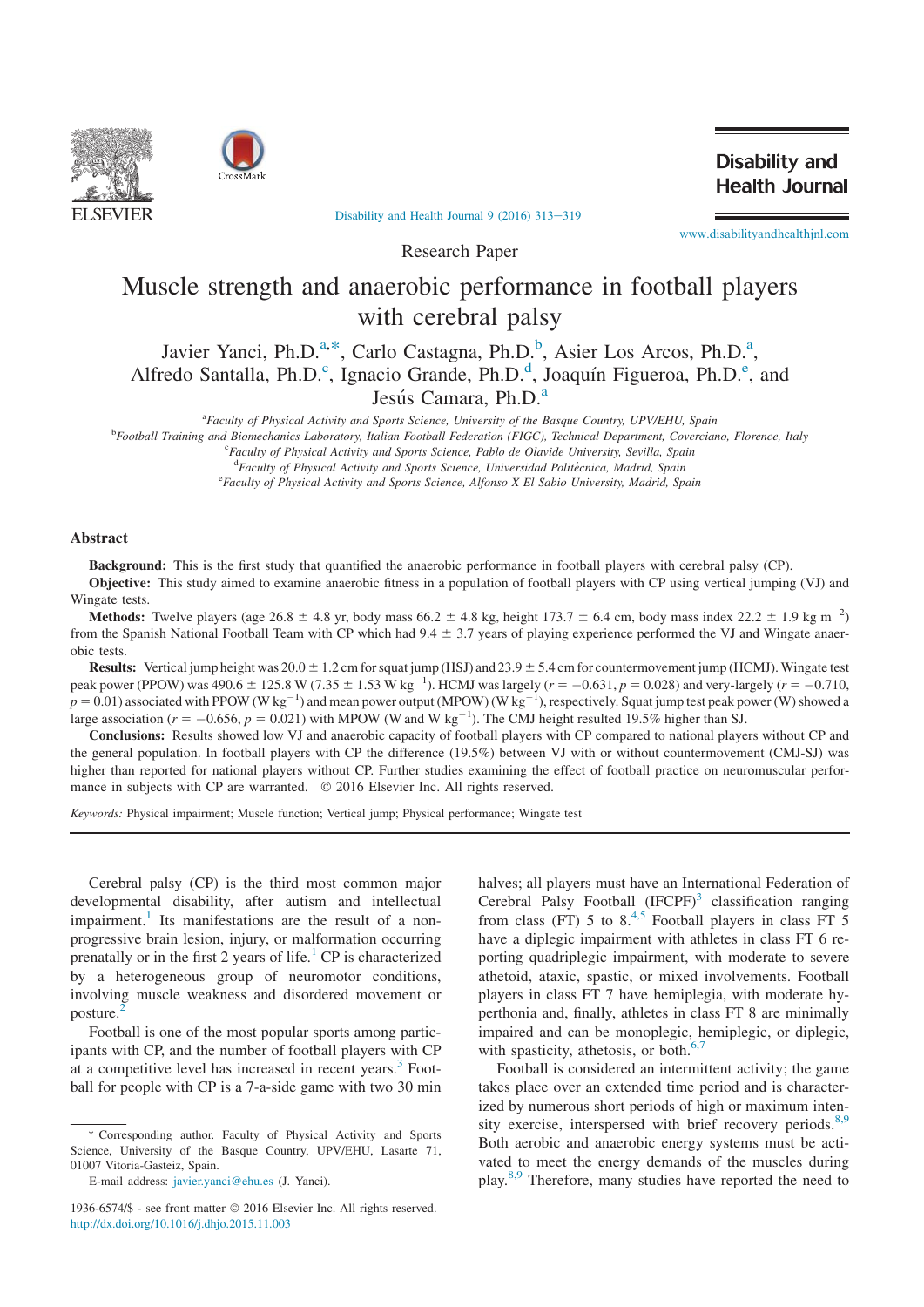assess both systems to determine the fitness level of elite football players.  $9,10$  Anaerobic fitness is considered equally as important as aerobic capacity (endurance) in football performance.<sup>11</sup> Indeed during a football match, players perform several dynamic movements (i.e. kicks, sprints, tackling, and jumps), which require high strength and power of the lower limbs. $12$  Therefore, measurements of muscle power are usually included in the evaluation of anaerobic fitness in football players.

The Wingate anaerobic test and the vertical jump (VJ) test are most often used to assess anaerobic capacity and power respectively.<sup>13</sup> The Wingate 30 s all-out test is considered as one of the most popular and reliable anaerobic tests.<sup>8,14</sup> It has been used in recreational and elite football<sup>8,15,16</sup> and was validated in children with  $\text{CP}^{17}$  and in individuals with spastic  $\text{CP}^{18}$ . The VJ tests have also been shown to be a suitable tool to determine anaerobic fitness.<sup>19</sup> Indeed VJ tests have been widely used to assess lower-limb power level of football players, either as the only characterization test,<sup>10,20-23</sup> or in combination with the Wingate test.13,24,25

Previous studies have described the anaerobic capacity in children, adolescents and adults with  $\text{CP}^{17,18,26-28}$  and in athletes with  $CP<sup>6,29</sup>$  However, despite the importance of anaerobic capacity in elite football performance,  $30$  and the necessity of knowing the anaerobic capacity of people with CP who practice this sport,<sup>5</sup> we are unaware of any study that assessed the anaerobic capacity of football players with CP. Such information would be useful to describe the anaerobic fitness of football players with CP and for population-specific training prescription. Therefore the aim of the present study was to determine the anaerobic fitness (measured by VJ and Wingate test) of football players with CP, and to examine the relationship between the performance achieved in both tests. As CP is associated with a functional impairment, our work hypothesis was that football players with CP have a lower anaerobic fitness than football players without CP.

#### Methods

### **Participants**

This study included 12 participants with the Spanish National Football Team with CP (age  $26.8 \pm 4.8$  years, body mass 66.2  $\pm$  4.8 kg, height 173.7  $\pm$  6.4 cm, body mass index 22.2  $\pm$  1.9 kg m<sup>-2</sup>, 9.4  $\pm$  3.7 years of playing experience). All participating athletes trained  $4-5$  days per week, and none performed specific strength training. All players had been assigned CPISRA and Spanish Sport Federation classifications for people with CP (Table 1).

Prior to involvement in the investigation, all participants gave their written informed consent, as outlined in the Declaration of Helsinki (2013). The participants had the option to voluntarily withdraw from the study at any time without penalty. The study was approved by the Ethics

| Table 1 |  |  |                                                                   |  |
|---------|--|--|-------------------------------------------------------------------|--|
|         |  |  | Participants' IFCPF classification and impairment characteristics |  |

| Player          | <b>CPC</b> | Position   | PA        | TSST (yr)      |
|-----------------|------------|------------|-----------|----------------|
| P <sub>1</sub>  | 5          | Goalkeeper | <b>SD</b> | 9              |
| P <sub>2</sub>  | 6          | Goalkeeper | AT        | 12             |
| P <sub>3</sub>  | 6          | Defender   | AT        | $\overline{2}$ |
| <b>P4</b>       |            | Defender   | <b>SH</b> | 9              |
| P <sub>5</sub>  |            | Defender   | <b>SH</b> |                |
| <b>P6</b>       |            | Defender   | <b>SH</b> | 5              |
| P7              | 6          | Midfielder | AT        | 2              |
| P <sub>8</sub>  |            | Midfielder | <b>SH</b> | $\overline{2}$ |
| P <sub>9</sub>  | 8          | Midfielder | <b>SD</b> | 4              |
| P <sub>10</sub> |            | Striker    | <b>SH</b> | 11             |
| P11             |            | Striker    | <b>SH</b> | 3              |
| P <sub>12</sub> | 8          | Striker    | <b>SH</b> |                |

 $IFCPF = International Cerebral$  Palsy Football Federation;  $CPC = IFCPF$ classification;  $PA$  = predominant affectation;  $SD$  = spastic diparesia;  $SH =$  spastic hemiplegia;  $AT =$  athetosis; TSST = time in the Spanish football team.

Committee of the Spanish Sports Federation for people with cerebral palsy.

#### Procedure

Anaerobic fitness was considered as a relevant component of football performance with differences related to age, competitive level and fitness.<sup>9</sup> The ability to perform VJ was related to competitive level in professional male and female players.<sup>31,32</sup> Specifically the squat jump (SJ) and countermovement jump (CMJ) have been shown to possess construct-validity in professional football players and to be related to championship ranking. $31,32$ 

Recently maximal efforts over short exercise-periods (i.e. 30 s) were considered as a relevant component of match performance and training in competitive football.<sup>33,34</sup> This promoted interest in laboratory test like Wingate test (i.e. 30 s) for the evaluation of players' anaerobic capacity.

The tests considered in this study were carried out during the pre-season, while the Spanish National football Team with CP was in preparation for the final phase of the Football 7 World Cup for people with CP. Wingate tests and VJ tests were performed on alternate days. No strenuous exercises were performed during the 48 h immediately prior testing. Two days before the testing sessions, the participants underwent 45 min of test practice to master the VJ and Wingate test procedures. However all players were familiarized with the test procedures used in this study as they were part of test routines used during their previous competitive season.

In this study a descriptive-comparative design was used. Difference between the football players with CP and the reference populations of football players without CP were performed using a systematic revision of the limited literature available. The magnitude of the differences between this study's results and the literature data were assessed using the effect size method according to Cohen.<sup>35</sup>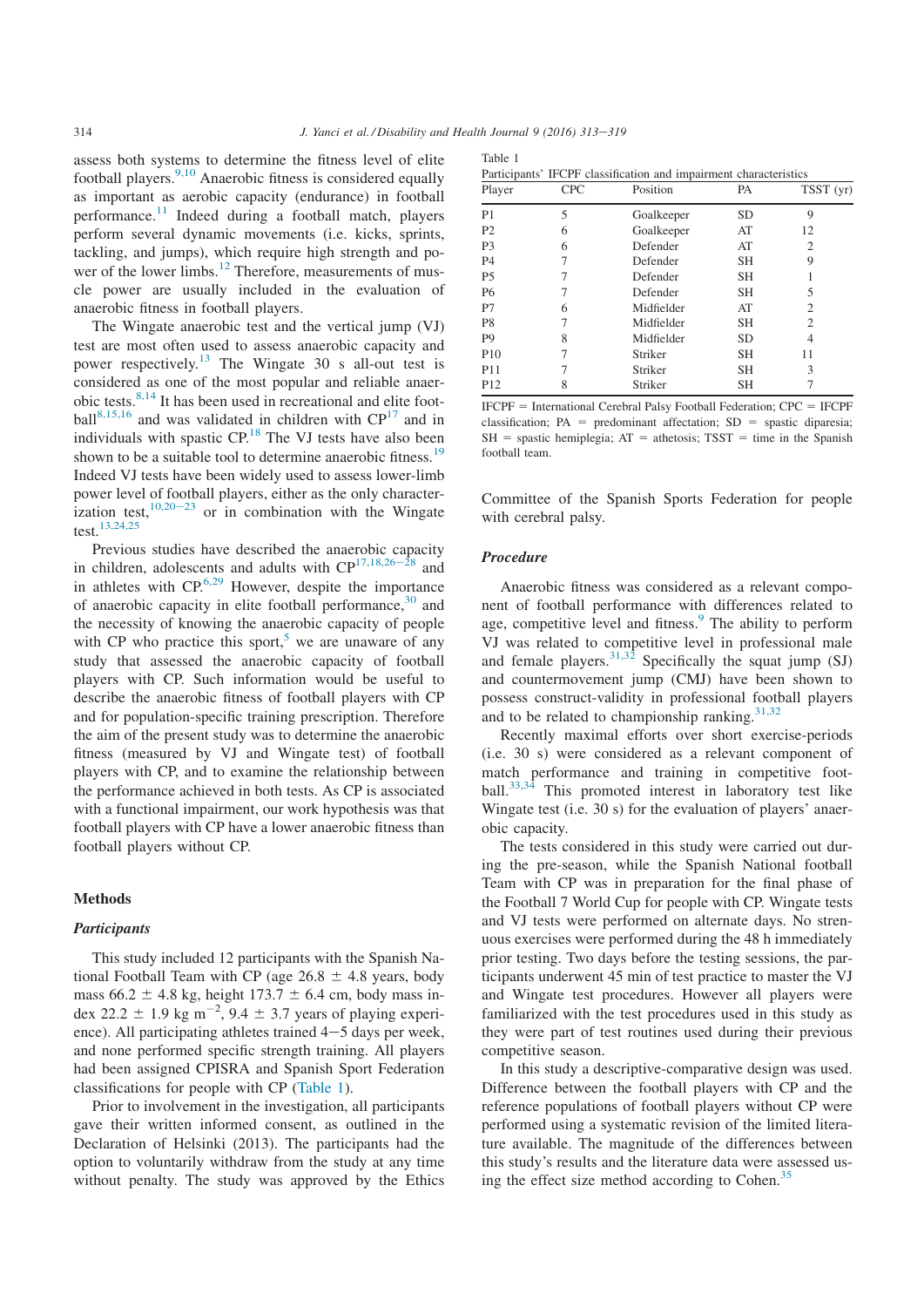## Performance tests

During SJ, participants were instructed to bend their knees to approximately  $90^\circ$ , and to maintain that posture for 2 s before jumping.<sup>36</sup> For the CMJ, the maximal flexion of the knees during the take-off phase was required to be about  $90^\circ$ .<sup>36</sup> During both jumps, a minimal flexion of the trunk during take-off was permitted. In both jumps, the hands were placed on the hips during the take-off, flight, and landing phases. However players from class FT 7 that could not place either of their hands on the hips, were told to place their arms alongside their body. On the testing day, the participants performed a standardized 10 min warm-up, including jogging, lateral displacements, stretching, and jumping exercises. At the end of this preliminary session, all participants performed both tests correctly. The VJ tests were performed on a force platform (Quattro Jump, Kistler, Zurich, Switzerland) and data were recorded at a sampling frequency of 500 Hz. Each player performed three CMJ and SJ with 30 s of passive recovery between each  $\text{jump}^{37}$  Data analysis was performed considering CMJ and SJ best performance.<sup>10</sup> The VJ considered variables were CMJ and SJ jumping height (HCMJ and HSJ, respectively) and the peak power output during the impulse phase (PPOCMJ and PPOSJ, respectively). The elastic index (EI) was obtained by the following formula  $EI = [(CMJ - SJ) \times 100]/SI$ ,<sup>38</sup> where the EI is expressed in  $\%$ , and the CMJ and SJ in cm.<sup>32</sup>

The Wingate test was performed on a mechanically braked cycle ergometer (Monark 828 E, Varberg, Sweden). The test was preceded by a warm-up phase consisting of 5 min of cycling with a constant cadence of 60 revolutions per minute, against a light load of  $1 \text{ kg}$ .<sup>8</sup> Two unloaded  $3 \text{ s}$ sprints were performed during the warm-up phase. For those players that had difficulties in pedaling, the cycle ergometer position of the pedals, saddle, and handlebar were adjusted to facilitate their pedaling. Whenever possible, the saddle height was set as described elsewhere.<sup>39</sup> The variables measured from the Wingate test were the peak power output  $(PPOW)$ ,<sup>29</sup> determined as the highest value, and the mean power (MPOW) throughout the 30 s test. The fatigue (F), fatigue index  $(FI)^{29}$  and total work (W) were obtained as described elsewhere.<sup>14</sup> De Groot et al,  $^{18}$  in a study with individuals with spastic CP, obtained good ICCs (0.98) and moderate SDDs (24%) values in this test.

#### Statistical analysis

Data are presented as mean  $\pm$  standard deviation (SD). All the variables were normally distributed and satisfied equality of variances criteria according to the Shapiro-Wilk and Levene tests respectively. Pearson productmoment correlation coefficients (r) were calculated to determine the relationships among the parameters obtained from the VJ and Wingate tests. The results were interpreted using the magnitude threshold values for Pearson productmoment used by Hopkins<sup>40</sup>: trivial  $(r < 0.1)$ , small  $(0.1 < r < 0.3)$ , moderate  $(0.3 < r < 0.5)$ , large  $(0.5 < r < 0.7)$ , very large  $(0.7 < r < 0.9)$ , nearly perfect  $(r > 0.9)$  and perfect  $(r = 1.0)$ . Spearman rank-order correlation was computed to calculate the relationship of the players' CP class with the VJ and Wingate test. Statistical significance was set at  $p < 0.05$ . Magnitude of the differences between this study and the literature data were assessed using the Cohen d. Effect sizes (ES) of above 0.8, between 0.8 and 0.5, between 0.5 and 0.2 and lower than 0.2 were considered as large, moderate, small, and trivial respectively.<sup>35</sup> Data analysis was performed using the Statistical Package for Social Sciences (version 19.0 for Windows, SPSS Inc, Chicago, IL, U.S.A.).

# Results

Parameters indicating the anaerobic performance of football players with CP, as measured by VJ and Wingate tests, are detailed in Table 2. The overall performance was markedly lower than that described in previous studies (Table 3). Indeed, the SJ ( $ES = from 3.6$  to 8.86) and CMJ  $(ES = from 2.25 to 3.83)$  performance of football players with CP resulted largely lower than that reported for players without CP. Furthermore large difference were found between the players with CP and players without CP for PPOw (ES = 2.87) and MPOw (ES = 4.22).

There was a significant large negative correlation between HCMJ and PPOW  $(W \text{ kg}^{-1})$   $(r = -0.631,$ 

| Vertical jump and Wingate tests values of the study participants |         |                          |
|------------------------------------------------------------------|---------|--------------------------|
| Parameters                                                       | Mean    | SD (range)               |
| Vertical jump                                                    |         |                          |
| $HST$ (cm)                                                       | 20.0    | $4.3(14.4-28.1)$         |
| $PPOST$ (W)                                                      | 2573.4  | 435.3 (1941.3-2979.2)    |
| $PPO_{SI}$ (W kg <sup>-1</sup> )                                 | 38.8    | $5.4(32.3 - 47.0)$       |
| $H_{CMI}$ (cm)                                                   | 23.9    | $5.4(17.3-31.9)$         |
| $PPO_{CMI}$ (W)                                                  | 2835.2  | $512.5(2263.1 - 3146.5)$ |
| $PPO_{CMI}$ (W kg <sup>-1</sup> )                                | 42.8    | $6.8(33.7 - 52.5)$       |
| EI(%)                                                            | 18.9    | $13.8(-0.9-55.1)$        |
| Wingate test                                                     |         |                          |
| $PPO_W(W)$                                                       | 490.6   | $125.7(339.0-731.0)$     |
| $PPO_W$ (W kg <sup>-1</sup> )                                    | 7.3     | $1.5(5.4-9.9)$           |
| $MPO_W(W)$                                                       | 399.4   | $97.6(269.0-586.0)$      |
| $MPO_W$ (W kg <sup>-1</sup> )                                    | 6.0     | $1.3(4.4 - 8.5)$         |
| $FI$ (W s <sup>-1</sup> )                                        | 6.9     | $3.7(1.6-12.8)$          |
| $F(\%)$                                                          | 31.8    | $14.1(9.3 - 59.6)$       |
| W(J)                                                             | 11971.7 | 2902.2 (8065.0-17390.0)  |
| $W (J kg^{-1})$                                                  | 177.5   | $37.4(130.0 - 245.0)$    |

 $SD =$  standard deviation;  $H_{SI} =$  maximum height of the center of gravity during the flight phase of the squat jump;  $PPO<sub>SI</sub>$  = peak power output during the squat jump;  $H_{CMJ}$  = maximum height of the center of gravity during the flight phase of the countermovement jump;  $PPO<sub>CMJ</sub>$  = peak power output during the counter movement jump;  $EI =$  elastic index;  $PPO<sub>W</sub>$  = peak power output during the Wingate test; MPO<sub>W</sub> = mean power output during the Wingate test;  $FI = \text{fatigue index of the Wingate test};$  $F =$  fatigue of the Wingate test;  $W =$  work during the Wingate test.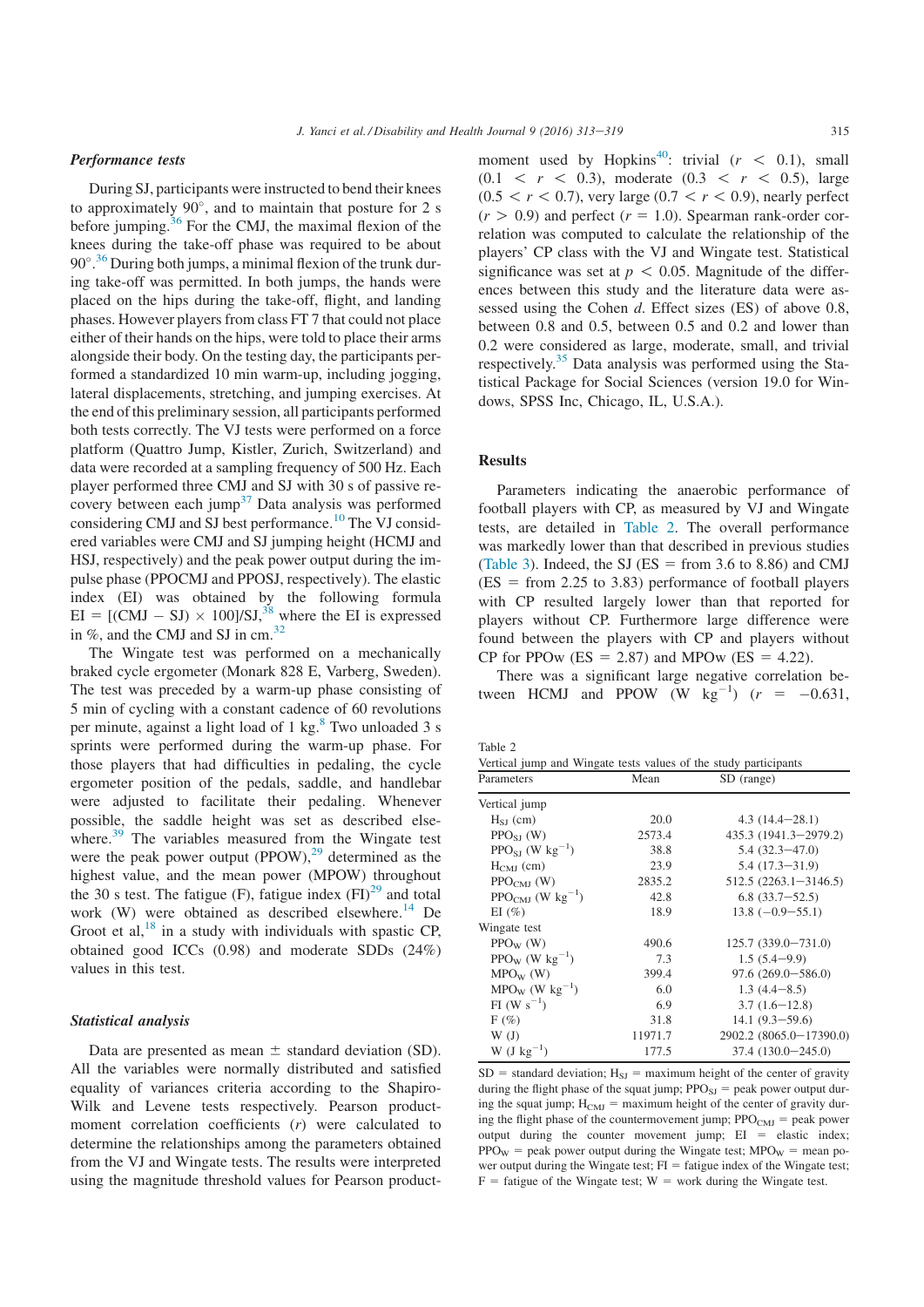| Vertical jump and Wingate anaerobic tests results in previous studies (football players without CP) and present study (football players with CP)<br>Study                                                                                                                                                                                                                                                                                           | Sport<br>$\geq$ | Performance Age (yr) |                 | $H_{SJ}$ (cm)            | $PPO_{SJ}$ $(W)$         | $H_{CMI}$ (cm) $PPO_{CMI}$ |                                                                  |                 |                                  | $\text{PPO}_W(\text{W kg}^{-1}) \text{ PPO}_W(\text{W})$ MPO <sub>W</sub> (W kg <sup>-1</sup> ) MPO <sub>W</sub> (W) |                  |
|-----------------------------------------------------------------------------------------------------------------------------------------------------------------------------------------------------------------------------------------------------------------------------------------------------------------------------------------------------------------------------------------------------------------------------------------------------|-----------------|----------------------|-----------------|--------------------------|--------------------------|----------------------------|------------------------------------------------------------------|-----------------|----------------------------------|----------------------------------------------------------------------------------------------------------------------|------------------|
| Al-Hazzaa et al, 2001 23 Football                                                                                                                                                                                                                                                                                                                                                                                                                   |                 | Elite                | $25.2 \pm 2.3$  |                          | I                        |                            | I                                                                | $11.88 \pm 1.3$ | $873.6 \pm 141.8$ $8.02 \pm 0.5$ |                                                                                                                      | $587.7 \pm 55.4$ |
| Chelly et al, 2009                                                                                                                                                                                                                                                                                                                                                                                                                                  | 22 Football     | Recreational         | $17 \pm 0.3$    | 4<br>$31.5 +$            | $\overline{\phantom{a}}$ | $33.8 \pm 4$               |                                                                  | $\overline{1}$  |                                  |                                                                                                                      |                  |
| Davis et al, 1992                                                                                                                                                                                                                                                                                                                                                                                                                                   | 135 Football    | Elite                | $24.4 \pm 4.6$  | 39.2                     | Ī                        | 46.7                       |                                                                  | Ī               | $(1037 - 1273)$                  |                                                                                                                      | $(841 - 684)$    |
| Magal et al, 2009                                                                                                                                                                                                                                                                                                                                                                                                                                   | 12 Football     | Elite                | $20.0 \pm 0.9$  |                          |                          |                            |                                                                  | $9.23 \pm 1.2$  |                                  | $6.96 \pm 0.8$                                                                                                       |                  |
| McLellan et al, 2011                                                                                                                                                                                                                                                                                                                                                                                                                                | 23 Football     | Amateur              | $23.0 \pm 3.9$  | Ī                        | 4054 ± 401 W             |                            | $55.0 \pm 1$ $4774 \pm 722$ W                                    |                 | Ī                                | Ī                                                                                                                    |                  |
| Meckel et al, 2009                                                                                                                                                                                                                                                                                                                                                                                                                                  | 33 Football     | Elite                | $17.4 \pm 0.8$  | I                        | I                        | I                          |                                                                  | $10.6 \pm 0.9$  | I                                | $8.7 \pm 0.4$                                                                                                        |                  |
| Miller et al, 2011                                                                                                                                                                                                                                                                                                                                                                                                                                  | 16 Football     | Elite                | $19.6 \pm 0.8$  | $\overline{\phantom{a}}$ | I                        | 61.8 $\pm$ 7.2.            |                                                                  | $10.9 \pm 1.2$  | I                                | $8.9 \pm 0.6$                                                                                                        |                  |
| Nuzzo et al, 2008                                                                                                                                                                                                                                                                                                                                                                                                                                   | 12 Football     | Elite                | $19.83 \pm 1.4$ | I                        | I                        |                            | $56.0 \pm 8.0$ 72.6 $\pm$ 9.0 W kg <sup>-1</sup>                 |                 | I                                | I                                                                                                                    |                  |
| Popadic et al, 2009                                                                                                                                                                                                                                                                                                                                                                                                                                 | 19 Football     | Elite                | $23.21 \pm 3.8$ |                          | I                        |                            |                                                                  | $9.72 \pm 1.3$  | $\overline{\phantom{a}}$         | $6.78 \pm 0.8$                                                                                                       |                  |
| Ronnestad et al, 2008                                                                                                                                                                                                                                                                                                                                                                                                                               | 21 Football     | Elite                | $23 + 20$       | $30.3 \pm 1.2$           |                          | $36.0 \pm 0.9$             | I                                                                |                 | Ī                                | Ī                                                                                                                    |                  |
| Siegler et al, 2006                                                                                                                                                                                                                                                                                                                                                                                                                                 | 12 Football     | Elite                | $20 \pm 1.50$   |                          |                          | $60.2 \pm 5.7$             |                                                                  | $11.3 \pm 0.5$  |                                  | $9.2 \pm 0.3$                                                                                                        | I                |
| Present study                                                                                                                                                                                                                                                                                                                                                                                                                                       | 12 CP footbal   |                      | $26.8 \pm 4.8$  |                          |                          |                            | $20.0 \pm 1.2$ 2573 $\pm$ 435 W 23.92 $\pm$ 5.4 2835 $\pm$ 503 W | $7.35 \pm 1.53$ | $490.6 \pm 125.8$                | $6.0 \pm 1.3$                                                                                                        | 399.41 $\pm$ 0.8 |
|                                                                                                                                                                                                                                                                                                                                                                                                                                                     |                 |                      |                 |                          |                          |                            | $42.8 \pm 6.8$ W kg <sup>-1</sup>                                |                 |                                  |                                                                                                                      |                  |
| the counter movement jump; $PPO_{CM}$ = peak power during the counter movement jump; $PPO_W$ = peak power output during the Wingate test; MPO <sub>W</sub> = mean power output during the Wingate test;<br>$H_{SJ}$ = maximum height of the center of gravity during the flight phase of the squat jump; PPO <sub>53</sub> = peak power during the squat jump; H <sub>CM</sub> = maximum height of the center of gravity during the flight phase of |                 |                      |                 |                          |                          |                            |                                                                  |                 |                                  |                                                                                                                      |                  |
| $CP = Cerebral$ Palsy.                                                                                                                                                                                                                                                                                                                                                                                                                              |                 |                      |                 |                          |                          |                            |                                                                  |                 |                                  |                                                                                                                      |                  |

 $CP = C$ erebral Palsy.

= Cerebral Palsy.

 $p = 0.028$ ). Wingate MPOW (W kg<sup>-1</sup>) showed significant very-large and large negative correlations with HCMJ (W kg<sup>-1</sup>)  $(r = -0.710, p = 0.01)$ , PPOCMJ (W)  $(r = -0.683, p = 0.014)$  (Table 4).

Finally, significant large relationships were observed between the participant's CP class and PPOW (W)  $(r = 0.588$ .  $p = 0.044$ ) (Table 5).

## Discussion

This is the first descriptive study that has examined anaerobic fitness in male football players with CP. The main finding was the evidence of a remarkably lower performance in the VJ and Wingate tests compared to those previously reported for elite football players without CP. These reported results confirmed this study work hypothesis.

Anaerobic metabolism is considered crucial in determining the outcome of a football match, $41$  as it is utilized during sprints, jumps, tackles, and duel plays.<sup>9</sup> Therefore, it is considered essential to characterize the anaerobic fitness of football players. Many studies have reported the anaerobic fitness of football players of different performance levels<sup>9,11,30</sup> and in individuals with spastic  $\widehat{CP}^{18}$  or Paralympic athletes.<sup>29</sup> The lower anaerobic performance of football players with CP in the present study was reflected in the much ( $ES > 0.8$ ) lower values of the VJ test results. Indeed, compared to the values determined in the present study, previous studies (Table 3) have shown higher jumping heights during SJ and CMJ in elite football play- $\text{ers}^{13,22-25}$  as well as for recreational and amateur football players.20,21 Specifically the values of HSJ  $(20.0 \pm 1.2 \text{ cm})$  and HCMJ (23.9  $\pm$  5.4 cm) for our study participants are well below the range of mean values reported in different studies (HSJ of  $31.5-41.5$  cm and HCMJ of 33.8-61.8) (Table 3). These study values were  $~149\%$  lower than those from the study with the sample most similar to ours in competitive level, age, and anthropometric characteristics.<sup>24</sup> Similarly, the peak power, in both absolute (W) and relative values (W  $kg^{-1}$ ), during both types of jumps was lower in the present study compared to those previously determined for both amateur<sup>21</sup> and elite football players.<sup>22</sup>

In this study football players with CP showed an EI that was remarkably higher than that recently reported by Castagna and Castellini<sup>32</sup> in male national-level professional football players (19% vs. 8%). The higher ability in taking advantage of the countermovement potential over the static start during SJ may be the result of differences in motorunit pattern activation or lack of explosive strength in football players with  $CP<sup>32</sup>$  Unfortunately, this study design did not enable a detailed analysis of the neuromuscular aspect of the VJ. Given the interest of the nature of muscle recruitment during VJ for training prescription and functional testing further studies are warranted.<sup>32</sup>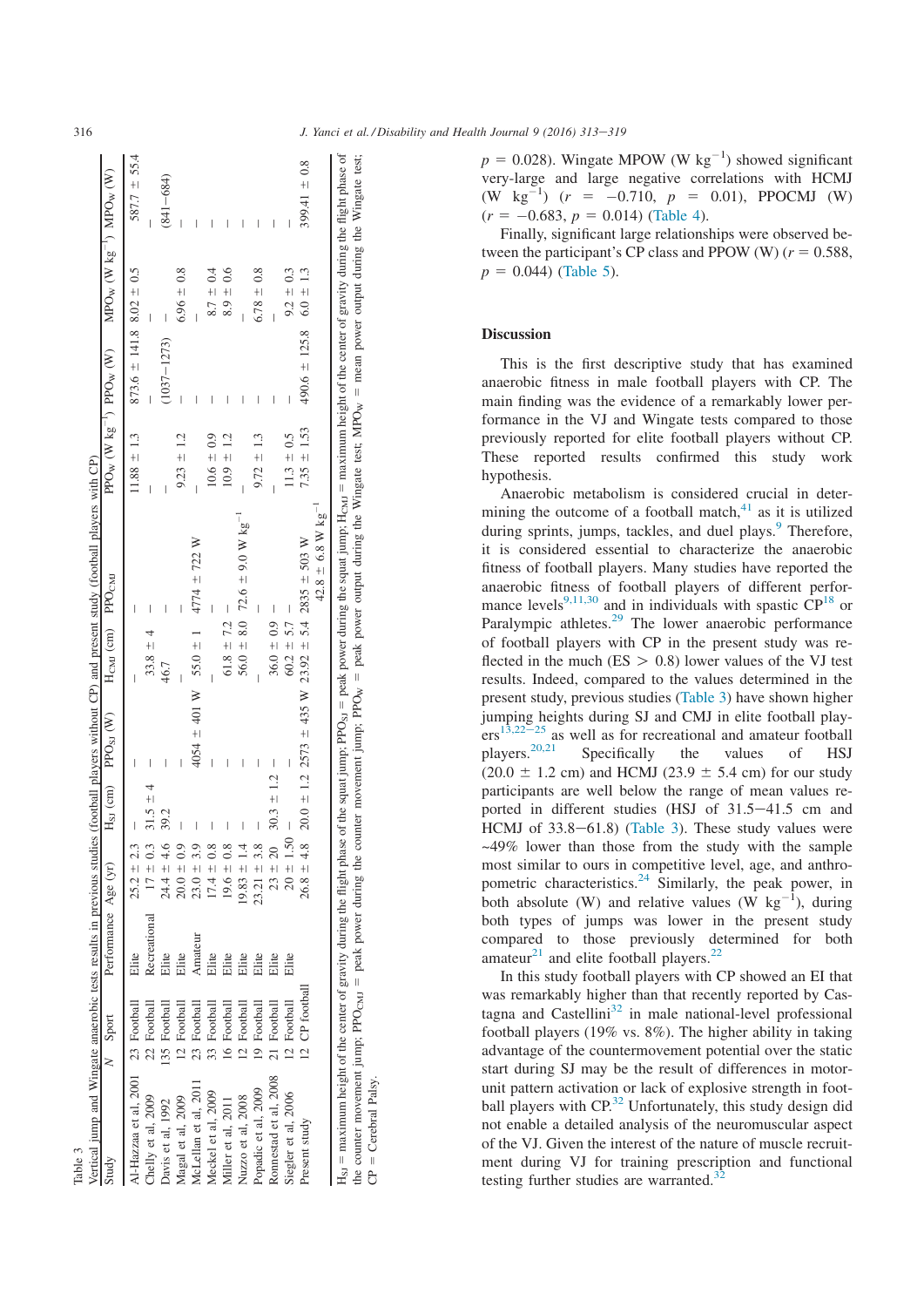Table 4 Relationship between vertical jump and Wingate tests results

|                                   | PPOw(W) | PPOw $(W kg^{-1})$ | $MPO_W(W)$ | MPO (W $kg^{-1}$ | $FI$ (W s <sup>-1</sup> ) | FI(%)    | W(J)  | $W (J kg^{-1})$ |
|-----------------------------------|---------|--------------------|------------|------------------|---------------------------|----------|-------|-----------------|
| $H_{SI}$ (cm)                     | 0.112   | $-0.513$           | 0.125      | $-0.548$         | $-0.004$                  | $-0.017$ | 0.122 | 0.212           |
|                                   | 0.730   | 0.088              | 0.698      | 0.065            | 0.990                     | 0.959    | 0.705 | 0.507           |
| $H_{CMJ}$ (cm)                    | 0.055   | $-0.631*$          | 0.036      | $-0.710**$       | $-0.019$                  | 0.065    | 0.031 | 0.013           |
|                                   | 0.865   | 0.028              | 0.912      | 0.010            | 0.954                     | 0.841    | 0.924 | 0.968           |
| $PPOST$ (W)                       | 0.117   | $-0.535$           | 0.046      | $-0.656*$        | 0.089                     | 0.145    | 0.040 | 0.036           |
|                                   | 0.717   | 0.073              | 0.887      | 0.021            | 0.783                     | 0.653    | 0.902 | 0.912           |
| $PPO_{SI}$ (W kg <sup>-1</sup> )  | 0.276   | $-0.240$           | 0.142      | $-0.405$         | 0.306                     | 0.257    | 0.136 | 0.130           |
|                                   | 0.386   | 0.452              | 0.660      | 0.191            | 0.334                     | 0.419    | 0.673 | 0.688           |
| $PPO_{CMI}$ (W)                   | 0.090   | $-0.548$           | 0.013      | $-0.683*$        | 0.075                     | 0.133    | 0.009 | $-0.056$        |
|                                   | 0.780   | 0.065              | 0.967      | 0.014            | 0.817                     | 0.681    | 0.978 | 0.864           |
| $PPO_{CMI}$ (W kg <sup>-1</sup> ) | 0.241   | $-0.278$           | 0.084      | $-0.485$         | 0.280                     | 0.259    | 0.081 | $-0.054$        |
|                                   | 0.451   | 0.382              | 0.796      | 0.110            | 0.378                     | 0.416    | 0.802 | 0.868           |

 $H_{SI}$  = maximum height of the center of gravity during the flight phase of the squat jump;  $H_{CMI}$  = maximum height of the center of gravity during the flight phase of the countermovement jump;  $PPO_{SI}$  = peak power output during the squat jump;  $PPO_{CMI}$  = peak power output during the counter movement jump; PPOw = peak power Wingate test; MPO<sub>W</sub> = mean power Wingate test; FI = fatigue index Wingate test; F = fatigue percentage Wingate test; W = work mean Wingate test.

 $*_{p}$  < 0.05,  $*_{p}$  < 0.01.

The lower anaerobic performance of football players with CP obtained in this study was also reflected in much lower ( $ES > 0.8$ ) values in the Wingate test, compared with the values of football players without CP. Indeed, the players with CP in our study exhibited a lower peak and mean power than those obtained in previous studies with football players without  $CP^{8,13,15,16,24,25}$  As in VJ tests, the Wingate relative PPOW of football players with CP (7.35  $\pm$  1.53 W kg<sup>-1</sup>) was largely below the range of mean values reported in different studies  $(9.23-11.88 \text{ W kg}^{-1})$  (Table 3). The reported performance differences were even larger when expressed in absolute terms. Indeed the PPOW (W) in our study participants (399.41 W) resulted approximately 50% lesser than the lower range data reported in the available published literature for the football players without CP (range  $1037-1273$  W).<sup>24</sup> Similarly, a study of elite athletes with CP and able-bodied (AB) athletes showed that Wingate test power output (W/kg) was significantly higher (5.7%) in the AB group than in the group with CP. Paralympic athletes<sup>29</sup> have better performance in the power output (25.5%) in comparison with our study football players (9.8  $\pm$  0.5 vs. 7.3  $\pm$  1.5 W/kg). This aspect shows that not only impairment, but also the practiced sport and the level of training can determine the Wingate test performance. The magnitude of these differences and the difficulty that some of our study participants experienced in performing the test, may question the applicability of the Wingate test (compared with the VJ test) for the assessment of the anaerobic performance in football players with CP. Unfortunately, in our study no reliability or validity values of the Wingate test were analyzed. In the one study that addressed the Wingate test performance in a population with CP (i.e. children) a high inter-individual variation was reported in performance especially when testing leg power.<sup>42</sup> However, a study in people with CP showed good and moderate ICC and SDD values.<sup>18</sup> Thus it would appear that the Wingate test warrants further studies before being routinely considered for the assessment of lower limb anaerobic fitness with sedentary and trained adults with CP (population validity).

These performance differences are similar to previous studies which observed a markedly lower strength performance<sup>43</sup> and low anaerobic fitness levels<sup>29,42</sup> in participants with CP. The functional impairments associated with CP, such as asymmetric and lower motor-unit recruitment during maximal voluntary contraction,<sup>44</sup> along with the coactivation of antagonist muscles,  $45$  may have at least partially contributed to the lower anaerobic capacity of football players with CP. This may suggest that the anaerobic capacity training should be included as a specific

| <b>STEP</b><br>. .<br>۰.<br>×<br>۹ |  |
|------------------------------------|--|
|------------------------------------|--|

|  |  |  |  | Relationship between participants' IFCPF classification with vertical jump and Wingate anaerobic tests results |  |  |  |  |  |  |  |  |
|--|--|--|--|----------------------------------------------------------------------------------------------------------------|--|--|--|--|--|--|--|--|
|--|--|--|--|----------------------------------------------------------------------------------------------------------------|--|--|--|--|--|--|--|--|

|      |                         |                |                                                      | Termitonomy occurrent participants in Cr. r chosineation with vertical pamp and willigate analogue testates |                |                                            |                   |                                               |                  |                  |                |       |                                  |                                                                                         |
|------|-------------------------|----------------|------------------------------------------------------|-------------------------------------------------------------------------------------------------------------|----------------|--------------------------------------------|-------------------|-----------------------------------------------|------------------|------------------|----------------|-------|----------------------------------|-----------------------------------------------------------------------------------------|
|      | H <sub>ST</sub><br>(cm) | (cm)           | $H_{CMI}$ PPO <sub>SI</sub> PPO <sub>SI</sub><br>(W) | $(W \text{ kg}^{-1})$ $(W)$                                                                                 |                | $PPOCMI$ $PPOCMI$<br>$(W \text{ kg}^{-1})$ | PPO <sub>W</sub>  | PPO <sub>W</sub><br>(W) $(W \text{ kg}^{-1})$ | MPO <sub>W</sub> | MPO <sub>W</sub> |                |       |                                  | (W) $(W \text{ kg}^{-1})$ $(W \text{ s}^{-1})$ $F (\%)$ $W (J)$ $W (J \text{ kg}^{-1})$ |
| CPC. | 0.078<br>0.811          | 0.221<br>0.489 | 0.351<br>0.264                                       | 0.309<br>0.328                                                                                              | 0.479<br>0.115 | 0.253<br>0.428                             | $0.588*$<br>0.044 | 0.524<br>0.080                                | 0.471<br>0.122   | 0.343<br>0.275   | 0.445<br>0.147 | 0.334 | $0.305$ $0.471$ $0.213$<br>0.122 | 0.507                                                                                   |

IFCPF = International Federation of Cerebral Palsy Football; CPC = IFCPF classification;  $H_{SI}$  = maximum height of the center of gravity during the flight phase of the squat jump;  $H_{CMJ}$  = maximum height of the center of gravity during the flight phase of the countermovement jump;  $PPO_{SI}$  = peak power output during the squat jump; PPO<sub>CMJ</sub> = peak power output during the counter movement jump; PPO<sub>W</sub> = peak power output during the Wingate test;  $MPO_W$  = mean power output; FI = fatigue index; F = fatigue; W = work.  $*_{p}$  < 0.05.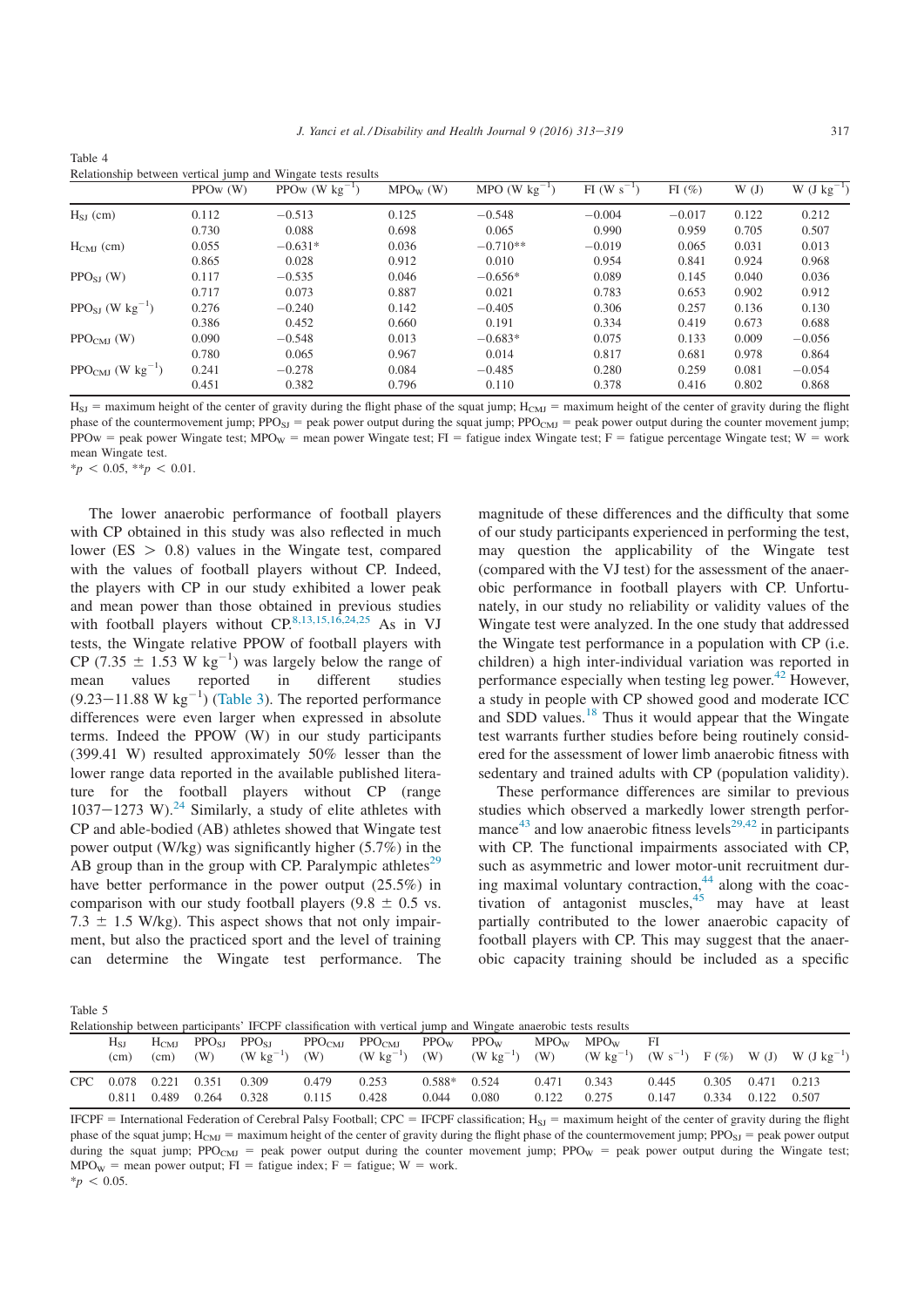component in training sessions for football players with CP. Furthermore, it would be of interest to examine the effects of different strength training programs on the anaerobic capacity of football players with CP in future studies.

Football practice was reported to positively affect the aerobic and anaerobic fitness of recreational players compared to sedentary individuals.46,47 Unfortunately, with this study it was not possible to assess the benefit of football practice on populations with CP as no control group was considered. Due to the interest of the possible effect on a population with CP provided by regular football practice, future descriptive and training studies are warranted.

The present study reported a relationship between the VJ and Wingate test performances in football players with CP. Indeed HCMJ was largely and very-largely correlated with relative PPOw and MPOW, respectively. Similarly, there were inverse large correlations between absolute PPOSJ and relative MPOW and between absolute PPOCMJ and relative MPOW (Table 4). Our results differ from those previously obtained in college football players without CP, where no significant relationships were observed between the VJ and the Wingate test parameters.<sup>13</sup> The lack of relationship described in participants without  $\mathbb{CP}^{13}$  suggests distinctive natures and specificities of the different energy systems required in each type of test, which are determined mainly by the test duration, $14$  and the different muscle groups involved in the VJ and Wingate tests.<sup>48</sup> Anaerobic testing procedures should consist of specific protocols that replicate the athlete's specific sports activity pattern.<sup>8</sup> The higher specificity of the jumping test to measure the anaerobic performance of football players<sup>49</sup> could at least partially explain the lack of a significant relationship between the two tests in participants without CP. Given that, the inverse relationship between Wingate and VJ tests found in this study, may be partially due to the difficulty experienced when pedaling on the cycle ergometer of football players with CP. These descriptive data may suggest the interest of further studies examining the population validity and applicability of anaerobic capacity tests in football players with CP. However due to the paucity of data reporting the applicability of VJ and Wingate tests in the results of populations with CP, interpretation should be performed with caution.

In this study no significant relationship between VJ parameters and the participant's IFCPF classification (Table 5) were found. This suggests that this classification does not take into account the VJ ability of football players with CP. While this ability is not the only determinant of performance in football, this fact is striking since the IFCPF classification is based on the signs of hyperthonia, ataxia, or athetosis. $4$  The finding of a significant relationship between the absolute PPOW and the participant's IFCPF classification might suggest that this parameter is more indicative of the functional status associated with CP. However, the likelihood of this possibility is questionable, given the difficulty that football players with CP experienced in performing the Wingate test, and the fact that pedaling ability is not similar to the skills required for football.

Even though the VJ and the Wingate tests have been used in football players, they have not been used for football players with CP. Therefore, we have to be cautious interpreting these results. Due to the descriptive nature of this study, it would be interesting in future studies to include a control group with football players without CP or a sedentary group with CP and also use more specific tests to assess anaerobic capacity. In addition, because the competitive level of football for people with CP has been increasing in recent years, more studies are needed.

#### **Conclusions**

The results of this study showed that the VJ and Wingate test performance were largely lower in players with CP compared to players without CP or Paralympics athletes. Thus it would be of interest to analyze the effects of different strength training programs on football players with CP. The negative relationship between VJ and Wingate test in players with CP suggests that these capabilities can be as different performance in the population of football players with CP. This might suggest the need of specific training programs for the improvement of lower limb explosive strength and anaerobic capacity in players with CP. In this regard the EI found in the players with CP may suggest the need of training procedures stressing lower limb maximal strength in this population of football players. $32$  In the light of this study evidence and associated reasoning more specific tests (i.e. change of direction ability, repeat sprint ability) and anaerobic-training for football players with CP are warranted.

#### Acknowledgments

The authors would like to thank players and coaches of Spanish National Football Team with Cerebral Palsy.

#### References

- 1. Cooley WC. Providing a primary care medical home for children and youth with cerebral palsy. Pediatrics. 2004;114:1106-1113.
- 2. Damiano DL, Kelly LE, Vaughn CL. Effects of quadriceps femoris muscle strengthening on crouch gait in children with spastic diplegia. Phys Ther. 1995;75:658-667.
- 3. International Federation of Cerebral Palsy Football (IFCPF). CP Football Rules and Regulations. version January 2015, http://www.ifcpf. com/rules; 2015.
- 4. International Federation of Cerebral Palsy Football (IFCPF). Classification Rulebook. version January 2015, http://www.ifcpf.com/library; 2015.
- 5. Kloyiam S, Breen S, Jakeman P, Conway J, Hutzler Y. Soccer-specific endurance and running economy in soccer players with cerebral palsy. Adapt Phys Activ Q. 2011;28:354-367.